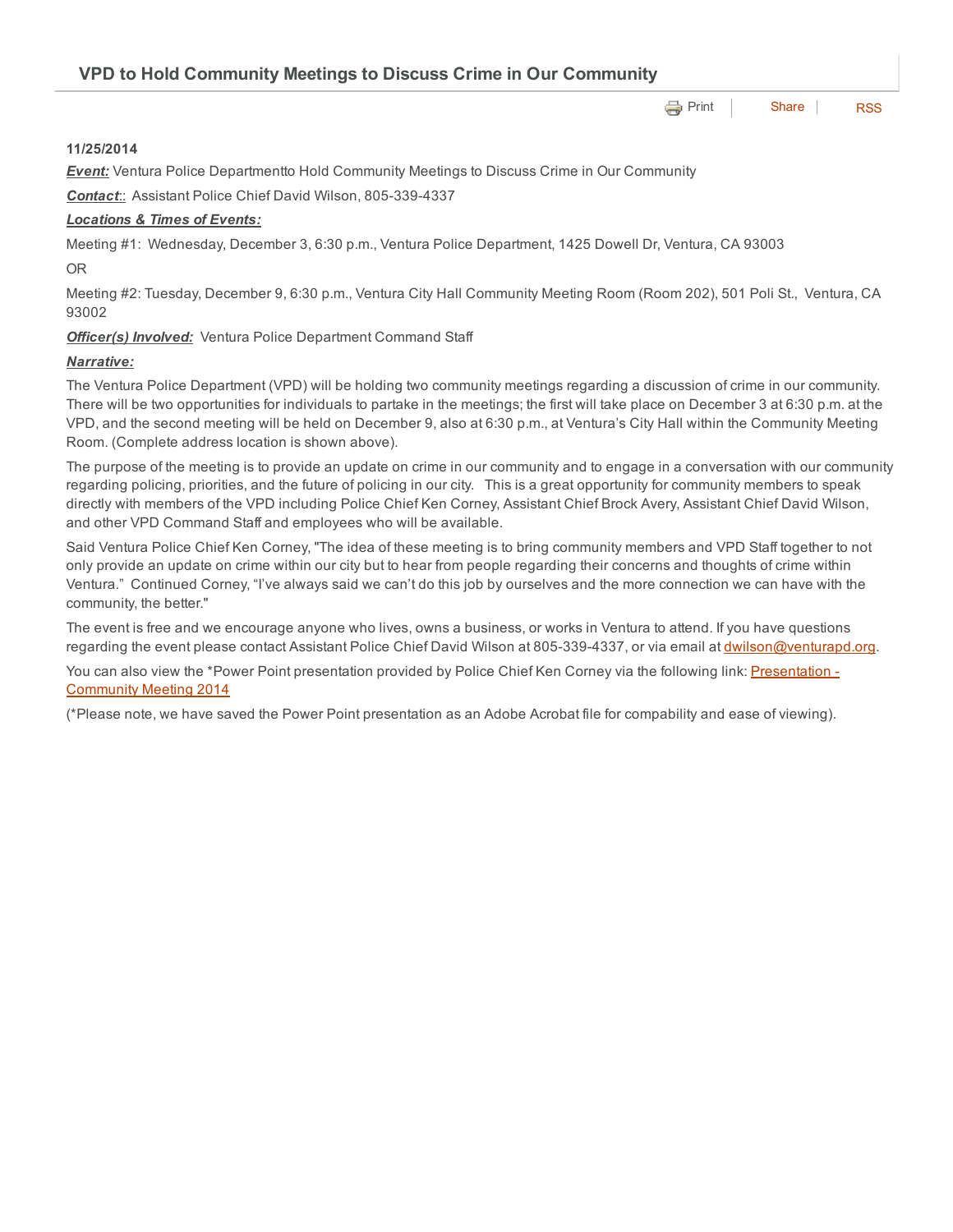

# **VENTURA POLICE DEPARTMENT COMMUNITY MEETING**

Connect with members of your Ventura Police Department for a discussion on crime in our community. We want to hear your thoughts on the future and priorities of policing in our community.

Come and talk with VPD Staff. including Police Chief Ken Corney, as they provide an update on crime in our community. You and your neighbors are encouraged to attend and join the conversation about important issues and crime fighting in our community.

## - Wednesday -December 3 • 6:30 pm

Ventura Police Department Training Room, 1425 Dowell Drive

 $-$  OR  $-$ 

 $-Tuesday -$ December 9 . 6:30 pm

Ventura City Hall Community Meeting Room, 501 Poli Street, Room 202